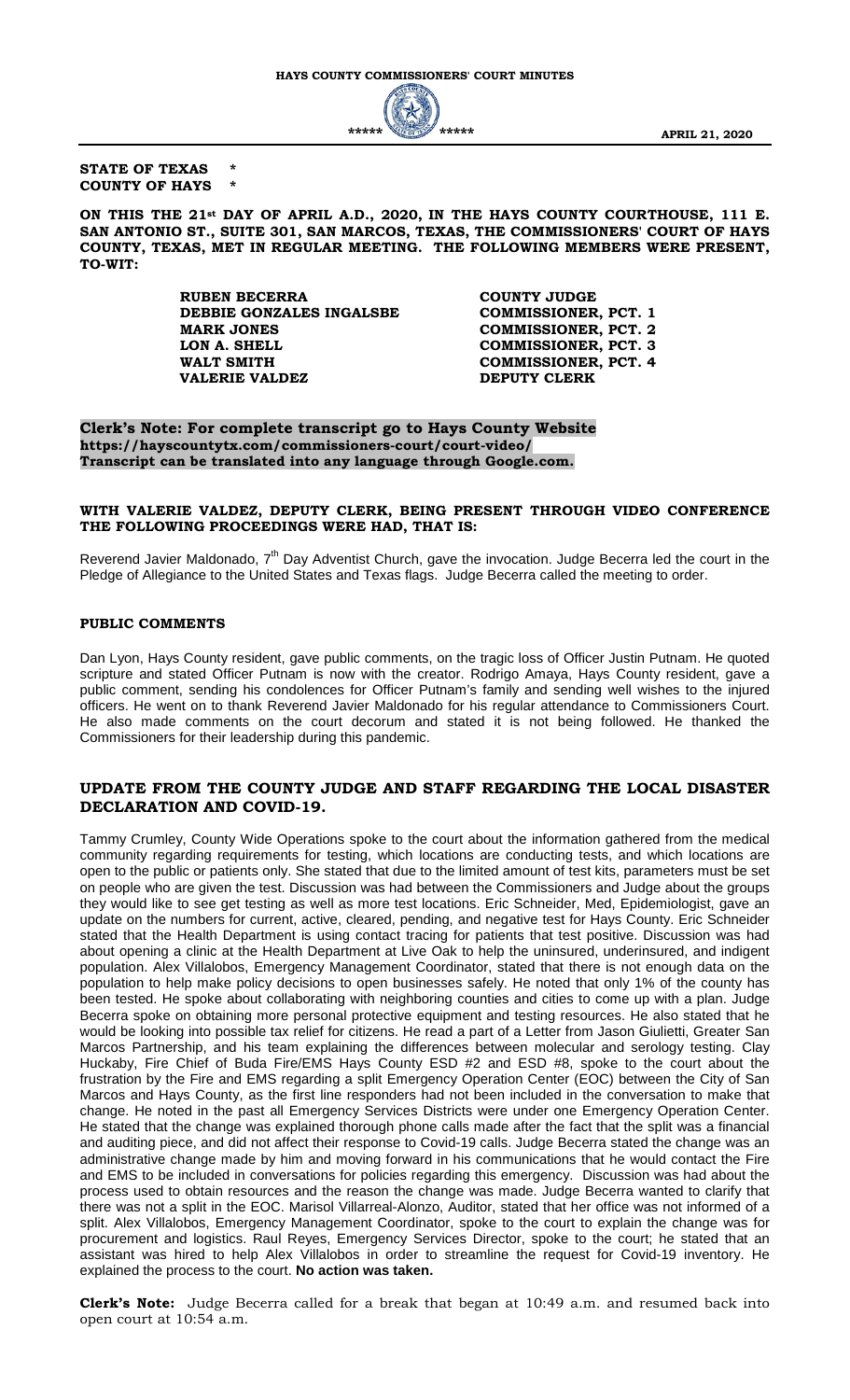

# **35079 ADOPT A PROCLAMATION DECLARING APRIL 25TH - MAY 2ND, 2020 AS NATIONAL INFANT IMMUNIZATION WEEK IN HAYS COUNTY.**

Eric Schneider, Med, Epidemiologist, spoke on this item to promote immunizations for the youth of the community. He wants the Public to know that diseases like the mumps and measles have been on the rise due to lack of immunizations. He stated that if any parents have concerns about the effects of immunizations for their children that they should contact the Health Department or a Healthcare professional. He strongly urged people to do their own research and be mindful of the resources on social media as they can be misleading. The Commissioners and Judge Becerra took time to recognize the staff of the Health department and thanked them for their diligent work. **A motion was made by Commissioner Ingalsbe seconded by Commissioner Jones to adopt a proclamation declaring April 25th - May 2nd, 2020 as National Infant Immunization Week in Hays County. All present voted "Aye." MOTION PASSED.**

#### **35080 ADOPT A PROCLAMATION DECLARING APRIL 26TH - MAY 3RD, 2020 AS SOIL & WATER STEWARDSHIP WEEK IN HAYS COUNTY.**

**A motion was made by Commissioner Jones seconded by Commissioner Ingalsbe to adopt a proclamation declaring April 26th - May 3rd, 2020 as Soil & Water Stewardship Week in Hays County. All present voted "Aye." MOTION PASSED.**

# **UPDATE ON CENSUS ACTIVITY IN HAYS COUNTY BY CENSUS COORDINATOR JESSICA MEJIA.**

Anita Collins, Executive Assistant for Hays County Judge, spoke to the court on Jessica Mejia's behalf. She updated the court on the plans to reach out to the public through social media rather than the social gathering which were originally planned due to Covid-19. The Commissioners noted they would still like to meet or speak with Jessica Mejia about the Census plans. Commissioner Smith noted that the County may want to look into hiring a professional for this social media outreach. **No action was taken.**

#### **35081 APPROVE PAYMENTS OF COUNTY INVOICES.**

**A motion was made by Commissioner Jones seconded by Commissioner Ingalsbe to approve payments of County invoices. All present voted "Aye." MOTION PASSED.**

#### **35082 APPROVE THE PAYMENT OF UNITED HEALTHCARE CLAIMS.**

**A motion was made by Commissioner Jones seconded by Commissioner Ingalsbe to approve the payment of United Healthcare claims. All present voted "Aye." MOTION PASSED.**

#### **35083 APPROVE COMMISSIONERS COURT MINUTES OF APRIL 14, 2020.**

**A motion was made by Commissioner Jones seconded by Commissioner Ingalsbe to approve Commissioners Court Minutes of April 14, 2020. All present voted "Aye." MOTION PASSED.**

### **35084 AUTHORIZE PAYMENT TO PROPAC, INC. FOR \$503.48 FOR PPE EYE PROTECTIVE WEAR RELATED TO COVID-19 RESPONSE IN WHICH NO PURCHASE ORDER WAS ISSUED AS REQUIRED PER COUNTY PURCHASING POLICY.**

**A motion was made by Commissioner Jones seconded by Commissioner Ingalsbe to authorize payment to ProPac, Inc. for \$503.48 for PPE eye protective wear related to COVID-19 response in which no purchase order was issued as required per County Purchasing Policy. All present voted "Aye." MOTION PASSED.**

# **35085 RATIFY THE DONATION OF 53 FACE GUARDS AND 152 FACE MASKS FROM SAND SOCKS, INC. VALUED AT \$3,072.95 FOR THE SHERIFF'S OFFICE AND AMEND THE BUDGET ACCORDINGLY.**

**A motion was made by Commissioner Jones seconded by Commissioner Ingalsbe to ratify the donation of 53 face guards and 152 face masks from Sand Socks, Inc. valued at \$3,072.95 for the Sheriff's Office and amend the budget accordingly. All present voted "Aye." MOTION PASSED.**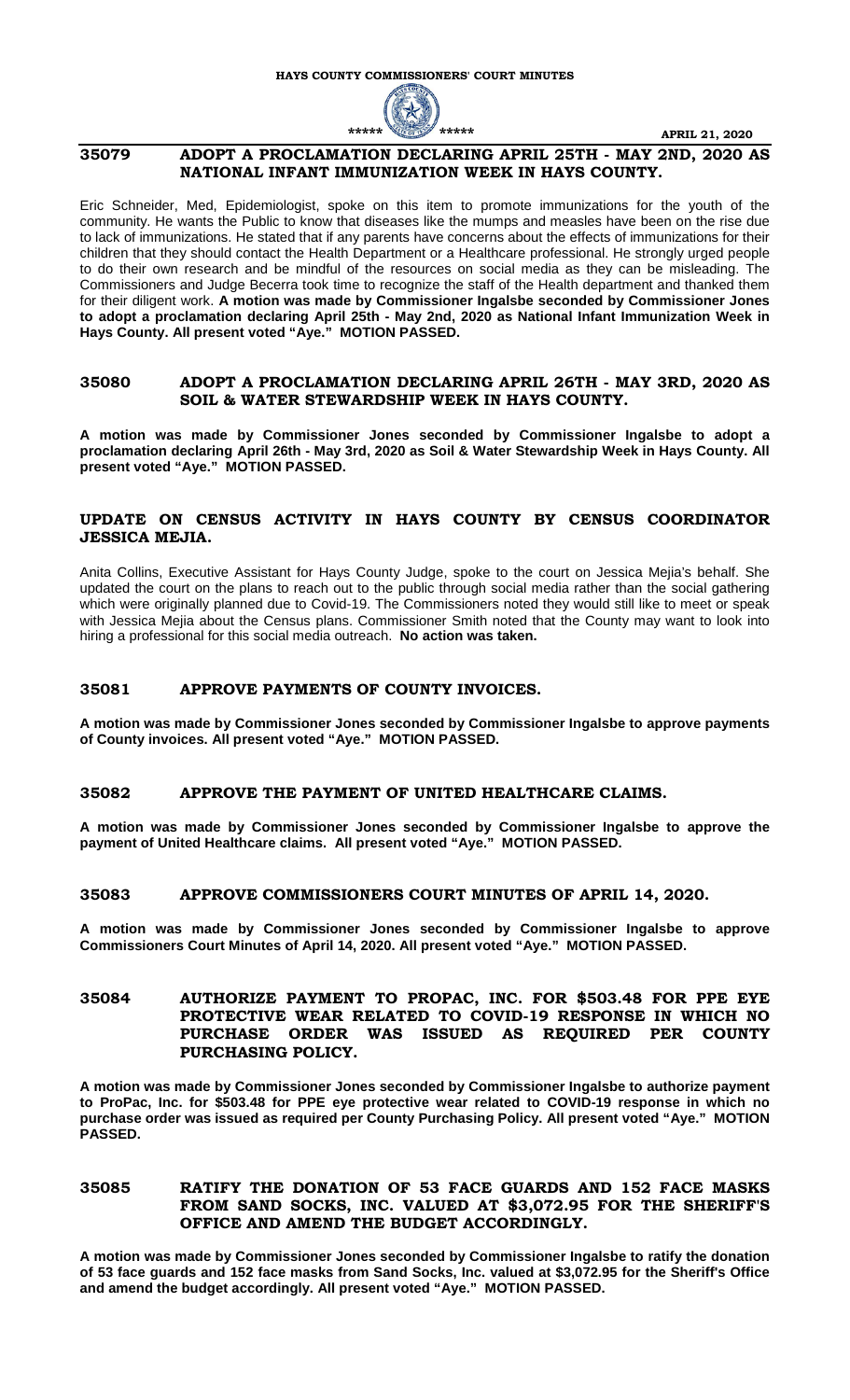

### **35086 RATIFY THE SUBMISSION OF A GRANT APPLICATION TO THE DEPARTMENT OF STATE HEALTH SERVICES (DSHS) FOR THE FY2020 COVID-19 CRISIS COAG GRANT AMENDING THE ORIGINAL APPLICATION TO ADD AN ADDITIONAL \$154,794.00.**

**A motion was made by Commissioner Jones seconded by Commissioner Ingalsbe to ratify the submission of a grant application to the Department of State Health Services (DSHS) for the FY2020 COVID-19 Crisis CoAg Grant amending the original application to add an additional \$154,794.00. All present voted "Aye." MOTION PASSED.**

### **35087 AUTHORIZE ON-SITE SEWAGE FACILITY PERMIT FOR A SINGLE-FAMILY RESIDENCE AND THREE SHORT-TERM RENTAL CABINS LOCATED AT 501 JENNIFER LN, DRIFTWOOD, TX 78619.**

**A motion was made by Commissioner Jones seconded by Commissioner Ingalsbe to authorize On-Site Sewage Facility Permit for a Single-Family Residence and three short-term rental cabins located at 501 Jennifer Ln, Driftwood, TX 78619. All present voted "Aye." MOTION PASSED.**

### **35088 AUTHORIZE ON-SITE SEWAGE FACILITY PERMIT FOR 3 - LONG-TERM RENTAL SINGLE-FAMILY RESIDENCES LOCATED AT 120 HART LANE, DRIPPING SPRINGS, TEXAS 78620.**

**A motion was made by Commissioner Jones seconded by Commissioner Ingalsbe to authorize On-Site Sewage Facility Permit for 3 - long-term rental Single-Family Residences located at 120 Hart Lane, Dripping Springs, Texas 78620. All present voted "Aye." MOTION PASSED.**

#### **35089 APPROVE UTILITY PERMITS.**

**A motion was made by Commissioner Jones seconded by Commissioner Ingalsbe to approve Utility Permits. All present voted "Aye." MOTION PASSED.**

### **35090 AUTHORIZE THE SHERIFF'S OFFICE TO ACCEPT A DONATION OF \$1,000.00 FROM THE SAN MARCOS LIONS CLUB TO UTILIZE FOR SUPPLIES AND MATERIALS FOR THE DRONE PROGRAM AND AMEND THE BUDGET ACCORDINGLY.**

**A motion was made by Commissioner Jones seconded by Commissioner Ingalsbe to authorize the Sheriff's Office to accept a donation of \$1,000.00 from the San Marcos Lions Club to utilize for supplies and materials for the Drone Program and amend the budget accordingly. All present voted "Aye." MOTION PASSED.**

### **35091 APPROVE SPECIFICATIONS FOR RFP 2020-P10 BANK DEPOSITORY AND AUTHORIZE PURCHASING TO SOLICIT FOR PROPOSALS AND ADVERTISE.**

**A motion was made by Commissioner Jones seconded by Commissioner Ingalsbe to approve specifications for RFP 2020-P10 Bank Depository and authorize Purchasing to solicit for proposals and advertise. All present voted "Aye." MOTION PASSED.**

# **35092 APPROVE EXTENSION OF RFP 2016-P06 BANK DEPOSITORY WITH SAGE CAPITAL BANK, N.A. FOR A PERIOD NOT TO EXCEED 123 DAYS (AUGUST 31, 2020).**

**A motion was made by Commissioner Jones seconded by Commissioner Ingalsbe to approve extension of RFP 2016-P06 Bank Depository with Sage Capital Bank, N.A. for a period not to exceed 123 days (August 31, 2020). All present voted "Aye." MOTION PASSED.**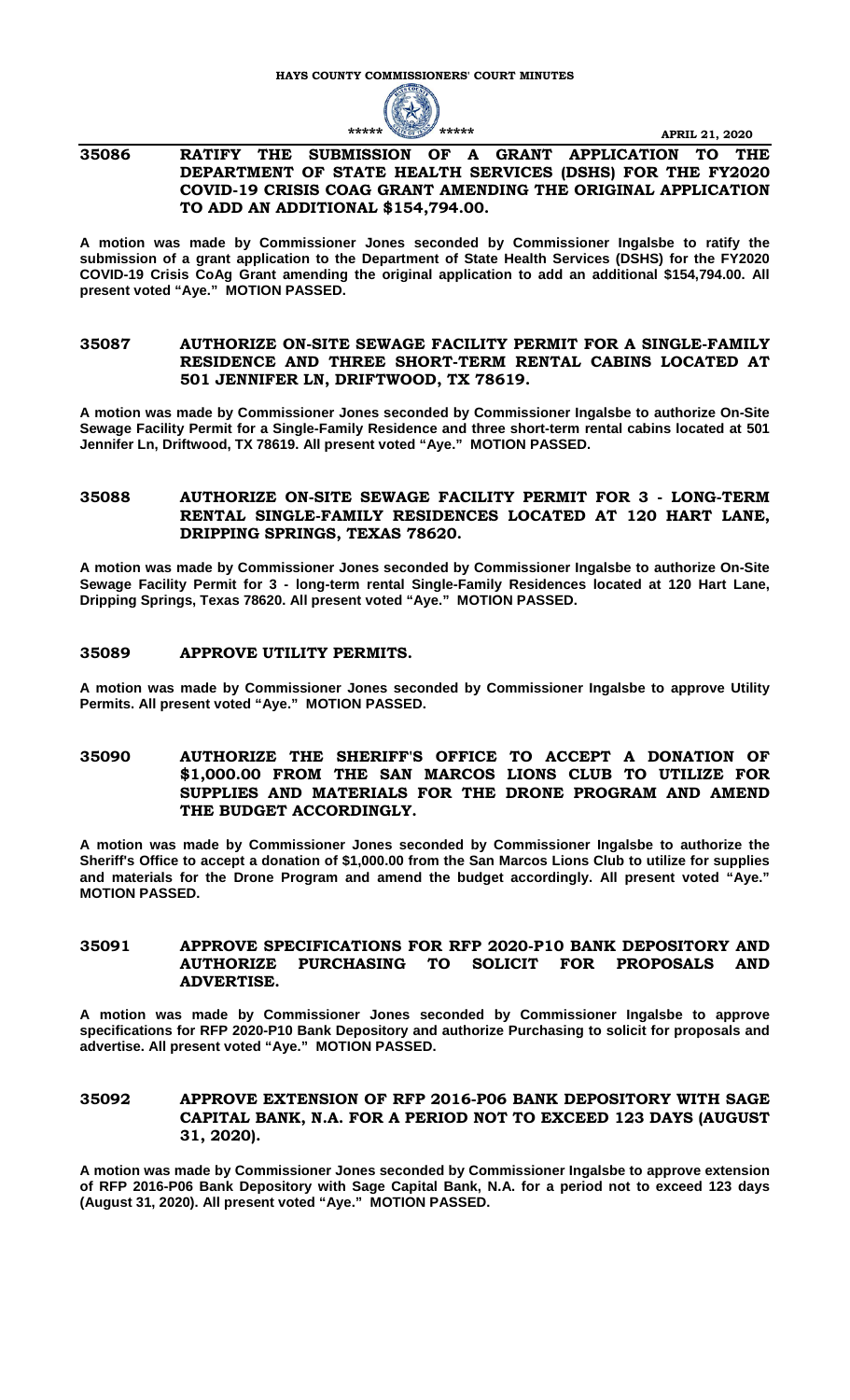

#### **35093 AUTHORIZE THE SUBMISSION OF AN EXTENSION REQUEST TO THE GENERAL LAND OFFICE (GLO) FOR THE COTTON GIN ROAD PROJECT CONTRACT NO.18-501-000-B226 COMMUNITY DEVELOPMENT BLOCK GRANT DISASTER RECOVERY PROGRAM INFRASTRUCTURE PROJECT NON-RESEARCH & DEVELOPMENT 2015 FLOOD ALLOCATION.**

**A motion was made by Commissioner Jones seconded by Commissioner Ingalsbe to authorize the submission of an extension request to the General Land Office (GLO) for the Cotton Gin Road Project Contract No.18-501-000-B226 Community Development Block Grant Disaster Recovery Program Infrastructure Project Non-Research & Development 2015 Flood Allocation. All present voted "Aye." MOTION PASSED.**

#### **35094 APPROVE THE UPDATES TO THE TEXAS PROPERTY ASSESSED CLEAN ENERGY (PACE) AUTHORITY PROJECT DOCUMENTS APPROVED BY THE HAYS COUNTY COMMISSIONERS COURT ON OR ABOUT JANUARY 17, 2017.**

**A motion was made by Commissioner Jones seconded by Commissioner Ingalsbe to approve the updates to the Texas Property Assessed Clean Energy (PACE) Authority project documents approved by the Hays County Commissioners Court on or about January 17, 2017. All present voted "Aye." MOTION PASSED.**

# **35095 AUTHORIZE THE EXECUTION OF A \$3,335.00 SERVICE PROPOSAL WITH FIRETROL PROTECTION SYSTEMS FOR FIRE ALARM CONTROL PANEL REPAIRS AT THE JUVENILE DETENTION CENTER.**

**A motion was made by Commissioner Jones seconded by Commissioner Ingalsbe to authorize the execution of a \$3,335.00 Service Proposal with Firetrol Protection Systems for fire alarm control panel repairs at the Juvenile Detention Center. All present voted "Aye." MOTION PASSED.**

# **35096 AMEND THE CONSTABLE PCT. 2 OPERATING BUDGET FOR \$3,915.00 ADDITIONAL COSTS ASSOCIATED WITH THE MOTORCYCLE UNIT APPROVED IN THE FY20 BUDGET PROCESS.**

**A motion was made by Commissioner Jones seconded by Commissioner Ingalsbe to Amend the Constable Pct. 2 operating budget for \$3,915.00 additional costs associated with the motorcycle unit approved in the FY20 budget process. All present voted "Aye." MOTION PASSED.**

# **35097 AUTHORIZE THE COUNTY JUDGE TO EXECUTE A PROPOSAL WITH CONFERENCE TECHNOLOGIES, INC. RELATED TO THE BACKEND PROCESSING AND DISPLAY WALL SYSTEM FOR THE NEW PUBLIC SAFETY BUILDING AND AMEND THE BUDGET ACCORDINGLY.**

**A motion was made by Commissioner Jones seconded by Commissioner Ingalsbe to authorize the County Judge to execute a Proposal with Conference Technologies, Inc. related to the Backend Processing and Display Wall System for the new Public Safety Building and amend the budget accordingly. All present voted "Aye." MOTION PASSED.**

# **35098 AUTHORIZE THE PURCHASE OF A REPLACEMENT BLODGETT CONVECTION OVEN VALUED AT \$3,906.47 FOR THE JUVENILE DETENTION CENTER AND AMEND THE BUDGET ACCORDINGLY.**

**A motion was made by Commissioner Jones seconded by Commissioner Ingalsbe to authorize the purchase of a replacement Blodgett Convection Oven valued at \$3,906.47 for the Juvenile Detention Center and amend the budget accordingly. All present voted "Aye." MOTION PASSED.**

# **35099 AUTHORIZE THE TRANSPORTATION DEPARTMENT TO PURCHASE ONE NEW LAPTOP COMPUTER FOR THE ENGINEERING TECHNICIAN, SLOT 1031-001 AND AMEND THE BUDGET ACCORDINGLY.**

**A motion was made by Commissioner Jones seconded by Commissioner Ingalsbe to authorize the Transportation Department to purchase one new laptop computer for the Engineering Technician, slot 1031-001 and amend the budget accordingly. All present voted "Aye." MOTION PASSED.**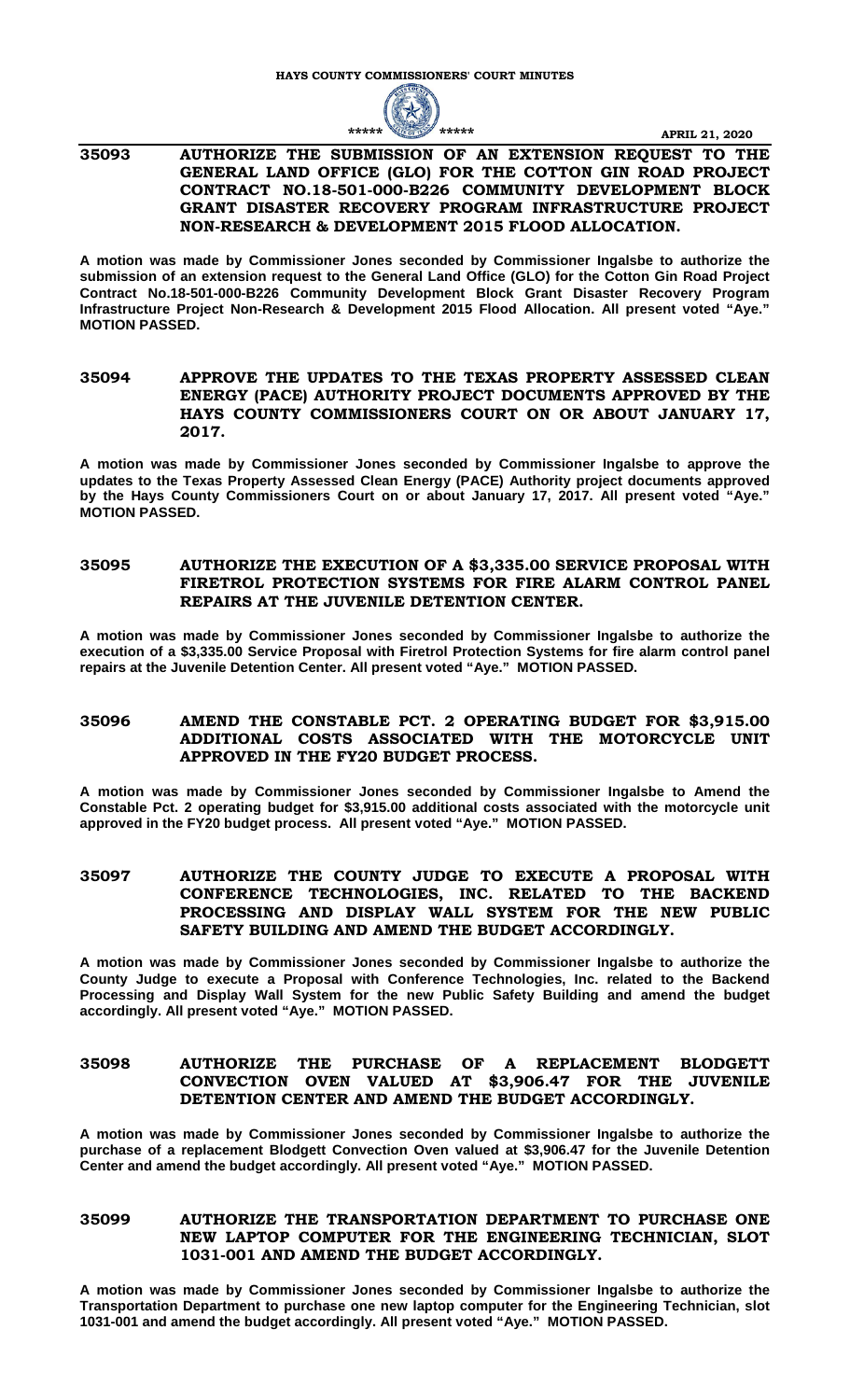

### **35100 REQUEST THAT THE TEXAS DEPARTMENT OF TRANSPORTATION (TXDOT) INITIATE THE PROCESS TO REMOVE A PORTION OF FM 2770 (ROBERT S. LIGHT TO 0.10 MILE NORTH OF THE INTERSECTION WITH ROBERT S. LIGHT) FROM THE STATE HIGHWAY SYSTEM AND CONVEY TO HAYS COUNTY FOR FUTURE OWNERSHIP OF THE RIGHT-OF-WAY AND MAINTENANCE.**

**A motion was made by Commissioner Jones seconded by Commissioner Ingalsbe to request that the Texas Department of Transportation (TxDOT) initiate the process to remove a portion of FM 2770 (Robert S. Light to 0.10 mile north of the intersection with Robert S. Light) from the State Highway System and convey to Hays County for future ownership of the right-of-way and maintenance. All present voted "Aye." MOTION PASSED.**

# **35101 AWARD CONTRACT FOR IFB 2020-B05 US 290 @ TRAUTWEIN ROAD - TEMPORARY SIGNAL TO AUSTIN TRAFFIC SIGNAL CONSTRUCTION COMPANY, INC.**

**A motion was made by Commissioner Jones seconded by Commissioner Ingalsbe to award contract for IFB 2020-B05 US 290 @ Trautwein Road - Temporary Signal to Austin Traffic Signal Construction Company, Inc. All present voted "Aye." MOTION PASSED.**

# **35102 AUTHORIZE AN AMENDMENT TO THE LABORATORY TESTING CONTRACT BETWEEN THE HAYS COUNTY LOCAL HEALTH DEPARTMENT AND CLINICAL PATHOLOGY LABORATORIES (CPL) EFFECTIVE MARCH 13, 2020 TO INCLUDE THE TESTING OF COVID-19.**

**A motion was made by Commissioner Jones seconded by Commissioner Ingalsbe to authorize an amendment to the laboratory testing contract between the Hays County Local Health Department and Clinical Pathology Laboratories (CPL) effective March 13, 2020 to include the testing of COVID-19. All present voted "Aye." MOTION PASSED.**

#### **35103 EXECUTE A CONTRACT WITH PREMIER ER & URGENT CARE RELATED TO COVID-19 TESTING EFFECTIVE MARCH 13, 2020.**

**A motion was made by Commissioner Jones seconded by Commissioner Ingalsbe to execute a contract with Premier ER & Urgent Care related to COVID-19 Testing effective March 13, 2020. All present voted "Aye." MOTION PASSED.**

# **35104 EXECUTE A CONTRACT WITH LIVE OAK HEALTH PARTNERS COMMUNITY CLINIC RELATED TO COVID-19 TESTING.**

**A motion was made by Commissioner Jones seconded by Commissioner Ingalsbe to execute a contract with Live Oak Health Partners Community Clinic related to COVID-19 Testing. All present voted "Aye." MOTION PASSED.**

# **35105 AUTHORIZE THE EXECUTION OF A GRANT CONTRACT AMENDMENT WITH UNITED WAY FOR GREATER AUSTIN (UNITED WAY ATX) IN AMOUNT OF \$7,500.00 FOR SUPPORT OF 2020 CENSUS OUTREACH WORK AND AMEND THE BUDGET ACCORDINGLY.**

**A motion was made by Commissioner Ingalsbe seconded by Commissioner Jones to authorize the execution of a grant contract amendment with United Way for Greater Austin (United Way ATX) in amount of \$7,500.00 for support of 2020 Census outreach work and amend the budget accordingly. All present voted "Aye." MOTION PASSED.**

# **35106 AUTHORIZE THE COUNTY JUDGE TO EXECUTE A SOFTWARE LICENSE CONVERSION REQUEST FORM FOR NETMOTION IN ORDER TO ADD 33 LICENSES AND TRANSITION TO A SUBSCRIPTION LICENSE MODEL.**

**A motion was made by Commissioner Jones seconded by Commissioner Ingalsbe to authorize the County Judge to execute a Software License Conversion Request Form for NetMotion in order to add 33 licenses and transition to a Subscription License model. All present voted "Aye." MOTION PASSED.**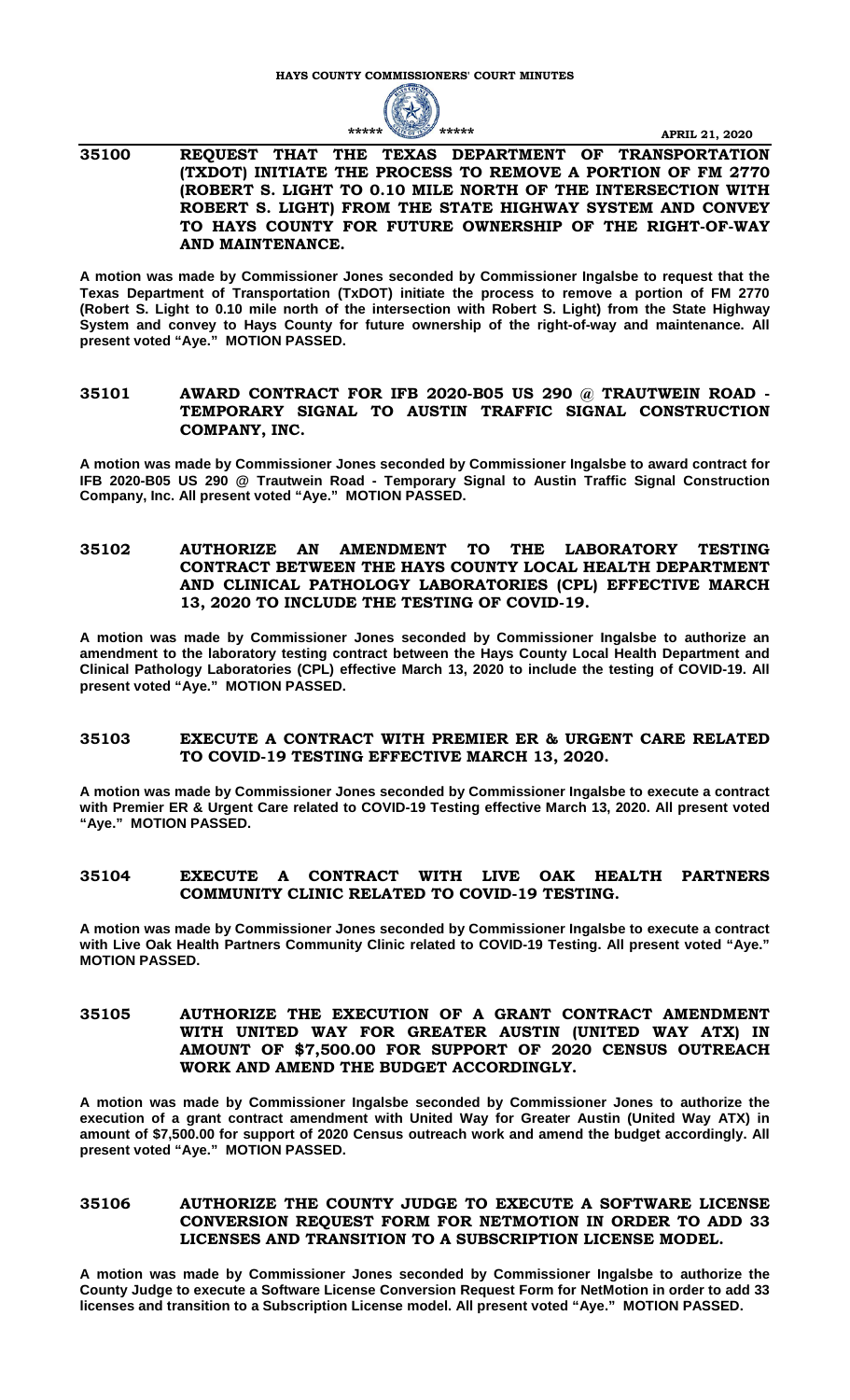

#### **35107 AUTHORIZE THE COUNTY JUDGE TO EXECUTE AN INTERLOCAL AGREEMENT BETWEEN HAYS COUNTY AND SUNFIELD MUNICIPAL UTILITY DISTRICT NO. 4, A POLITICAL SUBDIVISION OF THE STATE OF TEXAS, RELATED TO ROAD CONSTRUCTION AND MAINTENANCE WITHIN THE SUNFIELD DEVELOPMENT.**

**A motion was made by Commissioner Jones seconded by Commissioner Ingalsbe to authorize the County Judge to execute an Interlocal Agreement between Hays County and Sunfield Municipal Utility District No. 4, a political subdivision of the State of Texas, related to road construction and maintenance within the Sunfield Development. All present voted "Aye." MOTION PASSED.**

**Clerk's Note:** Executive Session began at 11:08 a.m. and resumed back into open court at 1:50 p.m.

**EXECUTIVE SESSION PURSUANT TO SECTIONS 551.071 AND 551.074 OF THE TEXAS GOVERNMENT CODE: CONSULTATION WITH COUNSEL AND DELIBERATION REGARDING ALL INDIVIDUAL POSITIONS IN THE HAYS COUNTY HUMAN RESOURCES DEPARTMENT. POSSIBLE DISCUSSION AND/OR ACTION MAY FOLLOW IN OPEN COURT.** 

**No action was taken.**

**EXECUTIVE SESSION PURSUANT TO SECTIONS 551.071 AND 551.074 OF THE TEXAS GOVERNMENT CODE: CONSULTATION WITH COUNSEL AND DELIBERATION REGARDING ALL INDIVIDUAL POSITIONS IN THE HAYS COUNTY OFFICE OF EMERGENCY SERVICES. POSSIBLE DISCUSSION AND/OR ACTION MAY FOLLOW IN OPEN COURT.** 

**No action was taken.**

#### **35108 EXECUTIVE SESSION PURSUANT TO SECTION 551.071 OF THE TEXAS GOVERNMENT CODE: CONSULTATION WITH COUNSEL REGARDING PENDING AND/OR CONTEMPLATED LITIGATION INVOLVING HAYS COUNTY. POSSIBLE ACTION MAY FOLLOW IN OPEN COURT.**

Commissioner Shell spoke about Kinder Morgan and a mishap using horizontal drilling under the Blanco River causing pollution to nearby ground water wells. Therefore it raises concern about permits that were issued for future drilling under county roadways. Commissioner Shell instructed that the Transportation department send a notice of this resolution to Kinder Morgan to pause the work that is currently taking place until a new policy is approved in court.

**A motion was made by Commissioner Shell seconded by Commissioner Ingalsbe to rescind any and all permits issued by Hays County to Kinder Morgan related to road cuts across and/or drilling under roadway for the Permian Highway Pipeline, until such time that -**

**1. Kinder Morgan has complied with the Railroad Commission Notice of Violation and provided the plan for "moving forward….in a manner which will prevent further impact to groundwater and surface water"; and**

**2. Kinder Morgan has provided Hays County with a detailed geology report for each proposed County Road crossing specifically identifying whether the area is underlain by karst.**

**Additionally, I would like to instruct staff to develop a policy for approval by Court that, in the event that karst features or geology are present, Kinder Morgan should be made to perform ground penetrating radar (GPR) studies to identify voids, caves, crevices or other features that could pose the risk of loss of drilling fluid and identify neighboring groundwater wells, which shall be reviewed by Hays County prior to any permit activation.**

**The objective is to pause any trenching or horizontal drilling until the Court adopts the policy and provides further guidance.**